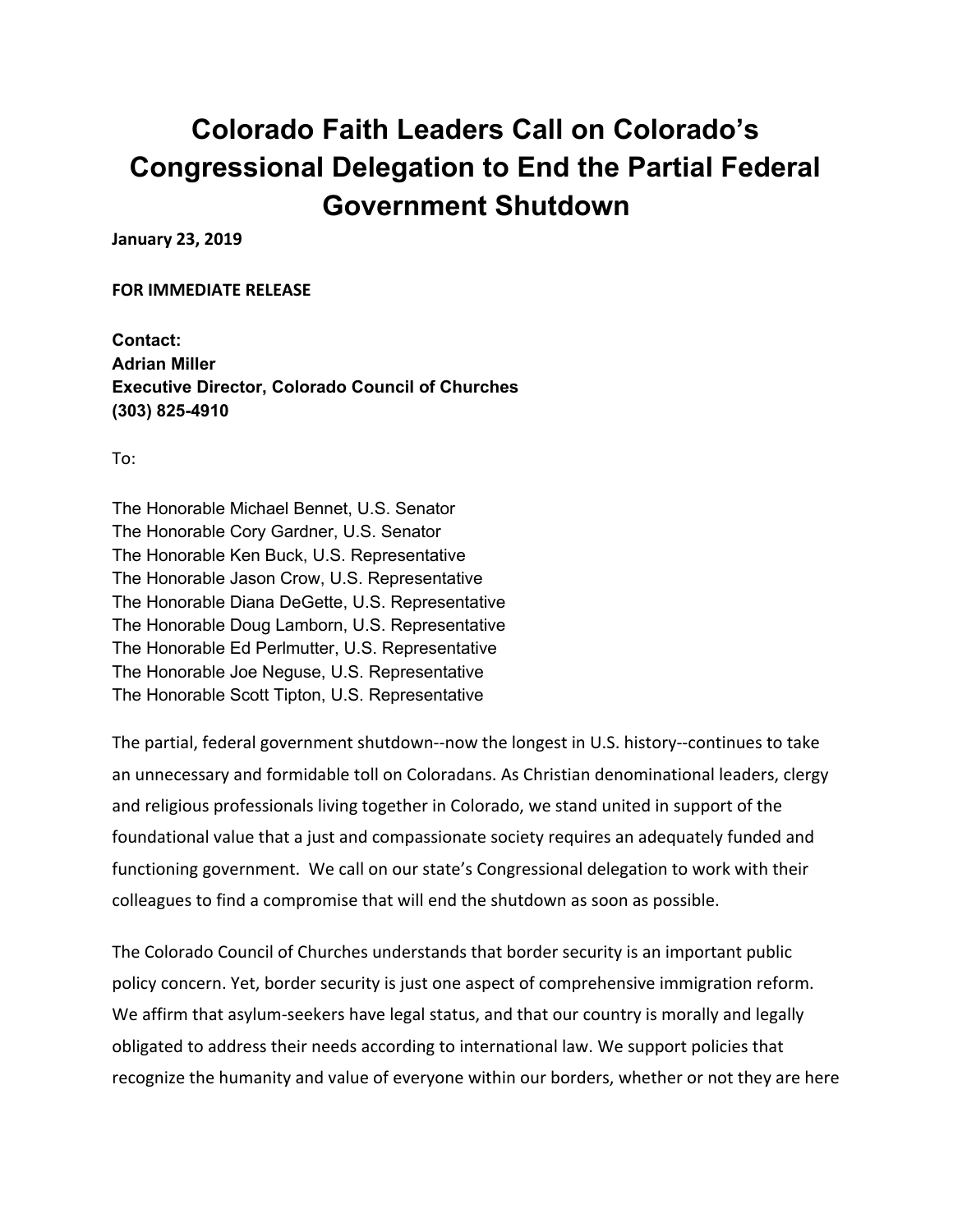legally, as well as those who seek refuge here for economic or political reasons. As Christians, the call to treat one another with hospitality and compassion is primary, especially when someone is a "stranger." The complexity of border security demands a full legislative debate that is separate from the budgeting process that funds the basic and essential functions of our federal government.

The failure to separate these issues has caused, and continues to cause, tremendous suffering. Federal employees are working without pay. Low-income families are not getting much-needed assistance to meet their basic needs. Now, thousands of families must choose which bills they can pay, wonder how they can afford food and medicine, and fret over how much longer they'll be able to stay in their homes. God's creation is being affected as well with trash piling up and vandalism occuring in our scenic national parks due to a lack of staffing.

Fortunately, the faith community, state and local government officials, businesses and private citizens have rallied to support those who needlessly struggle. However, such efforts are not sustainable. We must do better for Colorado, and our nation.

We're very pleased that the U.S. House of Representatives has successfully passed legislation to fund the government, and that U.S. Senators Michael Bennet and Cory Gardner have called on President Trump to end the shutdown. Yet, things remain at a procedural impasse. We need leadership from both Democrats and Republicans to forge a compromise to fund the federal government and separately debate border security. This compromise should be presented to President Trump for approval. If President Trump fails to approve the compromise, Congress should override the president's veto, and fund the government.

Creating and maintaining a compassionate society requires leadership. We prayerfully request that our political leaders end this shutdown as soon as possible, and get much needed relief to people in need.

Signed,

The Colorado Council of Churches

**Rev. Sue Artt**, Conference Minister, Rocky Mountain Conference, United Church of Christ